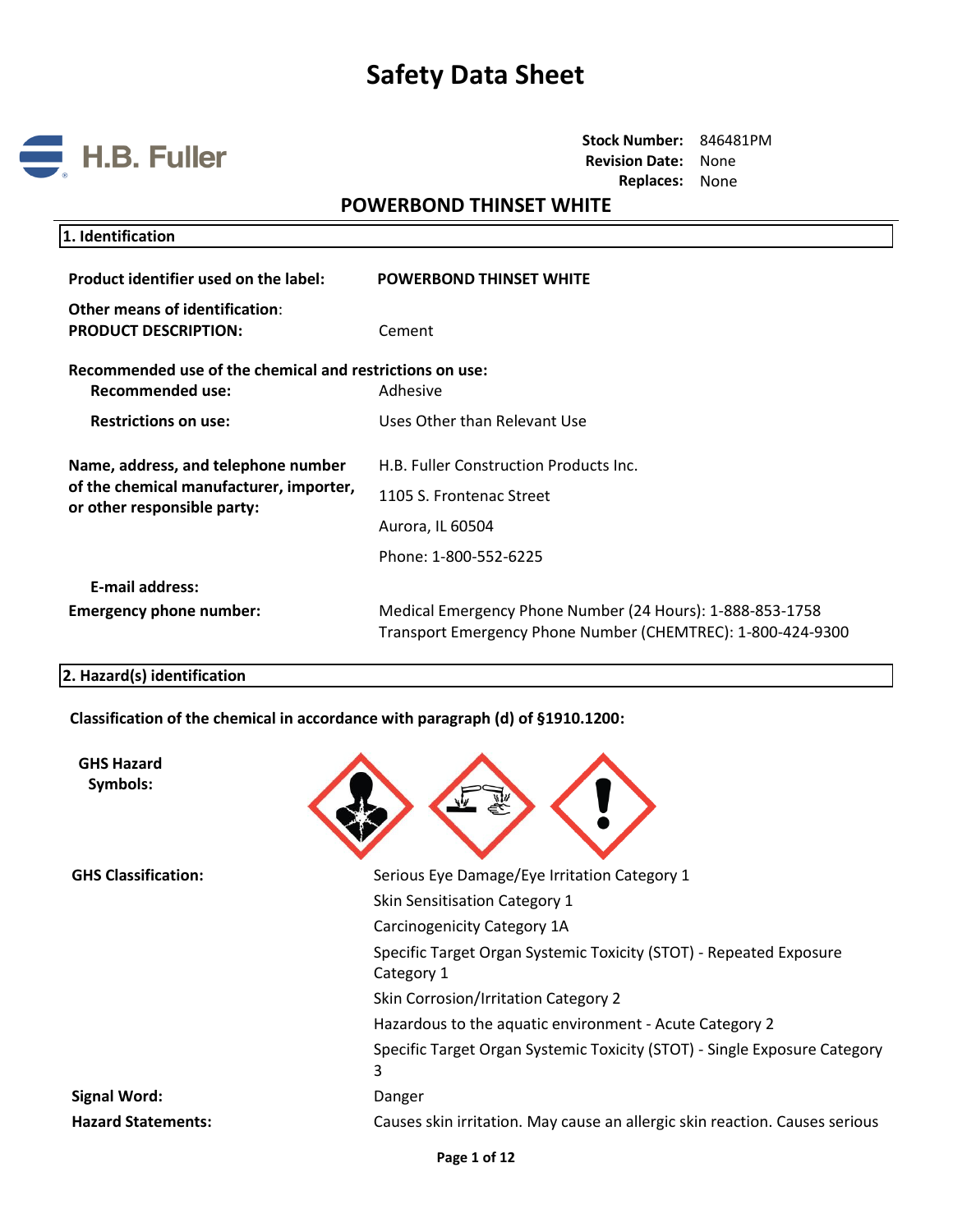

# **POWERBOND THINSET WHITE**

|                                   | eye damage. May cause respiratory irritation. May cause cancer. Causes<br>damage to organs through prolonged or repeated exposure. Toxic to<br>aquatic life.                                                                                                                                                                                                                                                                                                                                                                                                                                                                                                                                                                                                         |
|-----------------------------------|----------------------------------------------------------------------------------------------------------------------------------------------------------------------------------------------------------------------------------------------------------------------------------------------------------------------------------------------------------------------------------------------------------------------------------------------------------------------------------------------------------------------------------------------------------------------------------------------------------------------------------------------------------------------------------------------------------------------------------------------------------------------|
| <b>Precautionary Statements:</b>  |                                                                                                                                                                                                                                                                                                                                                                                                                                                                                                                                                                                                                                                                                                                                                                      |
| <b>Prevention:</b>                | Obtain special instructions before use. Do not handle until all safety<br>precautions have been read and understood. Do not breathe<br>dust/fume/gas/mist/vapours/spray. Wash thoroughly after handling. Do<br>not eat, drink or smoke when using this product. Use only outdoors or in<br>a well-ventilated area. Contaminated work clothing should not be<br>allowed out of the workplace. Avoid release to the environment. Wear<br>protective gloves/protective clothing/eye protection/face protection.                                                                                                                                                                                                                                                         |
| <b>Response:</b>                  | If on skin: Wash with plenty of water IF INHALED: Remove victim to fresh<br>air and keep at rest in a position comfortable for breathing. IF IN EYES:<br>Rinse cautiously with water for several minutes. Remove contact lenses,<br>if present and easy to do. Continue rinsing. IF exposed or concerned: Get<br>medical advice/attention. Immediately call a POISON CENTER or<br>doctor/physician. Call a POISON CENTER or doctor/physician if you feel<br>unwell. Specific treatment (see Sections 4 to 8 on this SDS and any<br>additional informationon this label). If skin irritation occurs: Get medical<br>advice/attention. If skin irritation or rash occurs: Get medical<br>advice/attention. Take off contaminated clothing and wash it before<br>reuse. |
| Storage:                          | Store in a well-ventilated place. Keep container tightly closed. Store<br>locked up.                                                                                                                                                                                                                                                                                                                                                                                                                                                                                                                                                                                                                                                                                 |
| Disposal:                         | Dispose of contents/container to a suitable disposal site in accordance<br>with local/national/international regulations.                                                                                                                                                                                                                                                                                                                                                                                                                                                                                                                                                                                                                                            |
| Hazards not otherwise classified: | None known                                                                                                                                                                                                                                                                                                                                                                                                                                                                                                                                                                                                                                                                                                                                                           |

### **3. Composition/information on ingredients**

| <b>Chemical Name</b>          | CAS#       | concentration % | <b>Note</b>   |
|-------------------------------|------------|-----------------|---------------|
| Crystalline silica            | 14808-60-7 | $50 - 70$       | * (see below) |
| Crystalline silica:CAS:14808- |            |                 |               |
| 60-7                          |            |                 |               |
| Portland cement               | 65997-15-1 | $10 - 30$       | * (see below) |
| Portland cement: CAS: 65997-  |            |                 |               |
| $15-1$                        |            |                 |               |
| Calcium oxide, CaO            | 1305-78-8  | $1 - 5$         | * (see below) |
| Calcium oxide,                |            |                 |               |
| CaO:CAS:1305-78-8             |            |                 |               |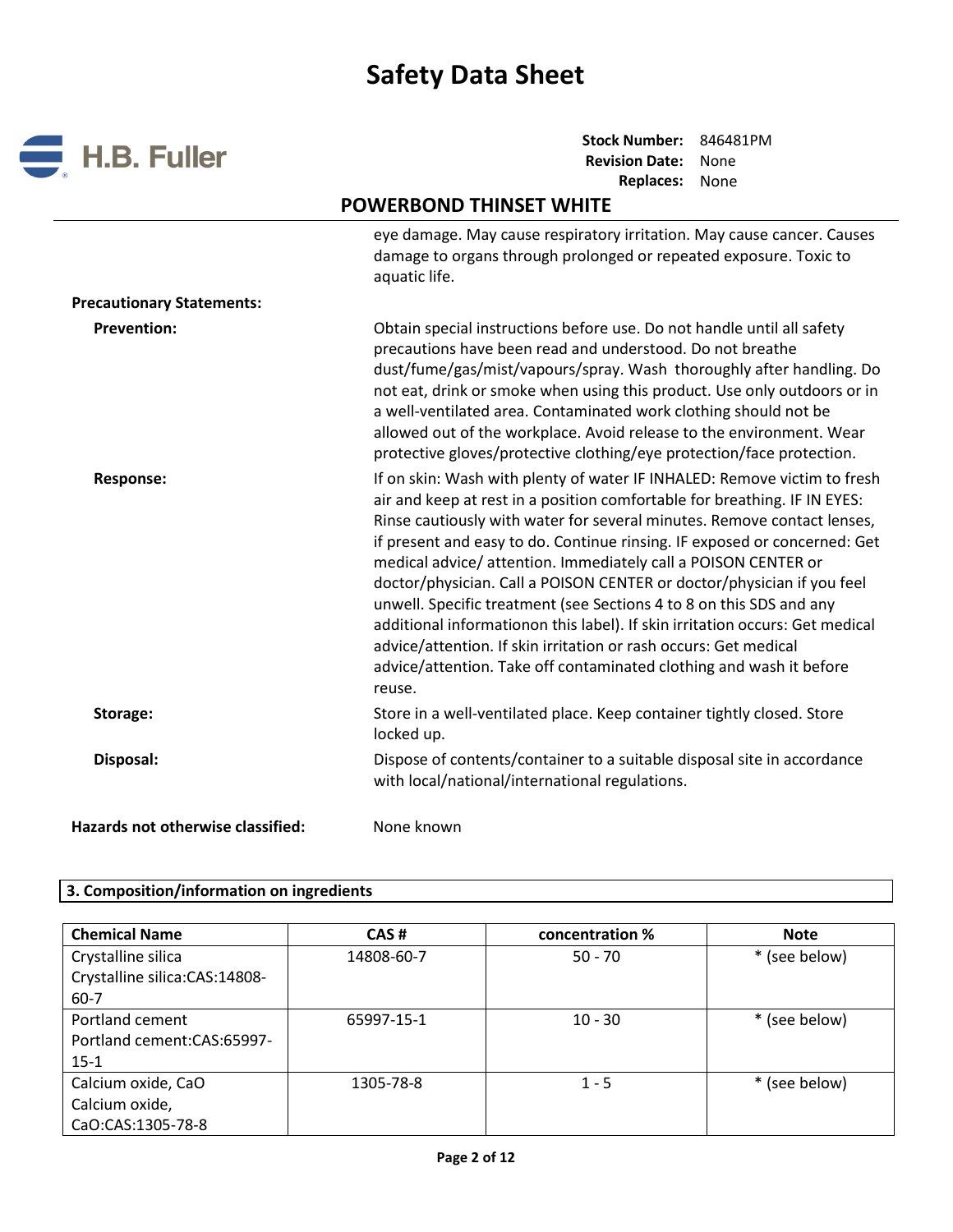

## **POWERBOND THINSET WHITE**

| Iron oxide: CAS: 1309-37-1   | 1309-37-1  | $0.5 - 1.5$        | * (see below)      |
|------------------------------|------------|--------------------|--------------------|
| Feldspar group               | 68476-25-5 | $0.5 - 1.5$        | No data available. |
| minerals:CAS:68476-25-5      |            |                    |                    |
| Sodium hydroxide: CAS: 1310- | 1310-73-2  | $0.00001 - 0.0001$ | No data available. |
| $73-2$                       |            |                    |                    |
| Formaldehyde:CAS:50-00-0     | 50-00-0    | $0.00001 - 0.0001$ | No data available. |

Unlisted ingredients are not 'hazardous' per the Occupational Safety and Health Administration Hazard Communication Standard (29 CFR 1910.1200) and/or are not found on the Canadian Workplace Hazardous Materials Information System ingredient disclosure list. See Section 8 for exposure limit guidelines.

#### **4. First-aid measures**

**Description of necessary measures, subdivided according to the different routes of exposure, i.e., inhalation, skin and eye contact, and ingestion:** 

| Remove to fresh air. Restore breathing, if necessary. Call a physician if<br>symptoms persist.                                                                                                                                                                                |
|-------------------------------------------------------------------------------------------------------------------------------------------------------------------------------------------------------------------------------------------------------------------------------|
| Immediately flush eyes with plenty of water for at least 20 minutes<br>retracting eyelids often. Tilt the head to prevent chemical from<br>transferring to the uncontaminated eye. Get immediate medical<br>attention and monitor the eye daily as advised by your physician. |
| Wash with soap and water. Remove contaminated clothing and launder.<br>Get medical attention if irritation develops or persists.                                                                                                                                              |
| Severely irritating. Do not induce vomiting. Seek medical attention<br>immediately. Drink 2 glasses of water or milk to dilute. Do not give<br>anything by mouth to an unconscious person.                                                                                    |
| Causes skin irritation May cause an allergic skin reaction Causes serious<br>eye damage May cause respiratory irritation Causes damage to organs<br>through prolonged or repeated exposure                                                                                    |
| If exposed or concerned: Get medical advice/attention. Immediately call<br>a poison center or doctor/physician. Call a poison center/doctorif you<br>feel unwell.                                                                                                             |
|                                                                                                                                                                                                                                                                               |

#### **5. Fire-fighting measures**

#### **Suitable (and unsuitable) extinguishing media:**

**Suitable extinguishing media:** Use water spray, foam, dry chemical or carbon dioxide.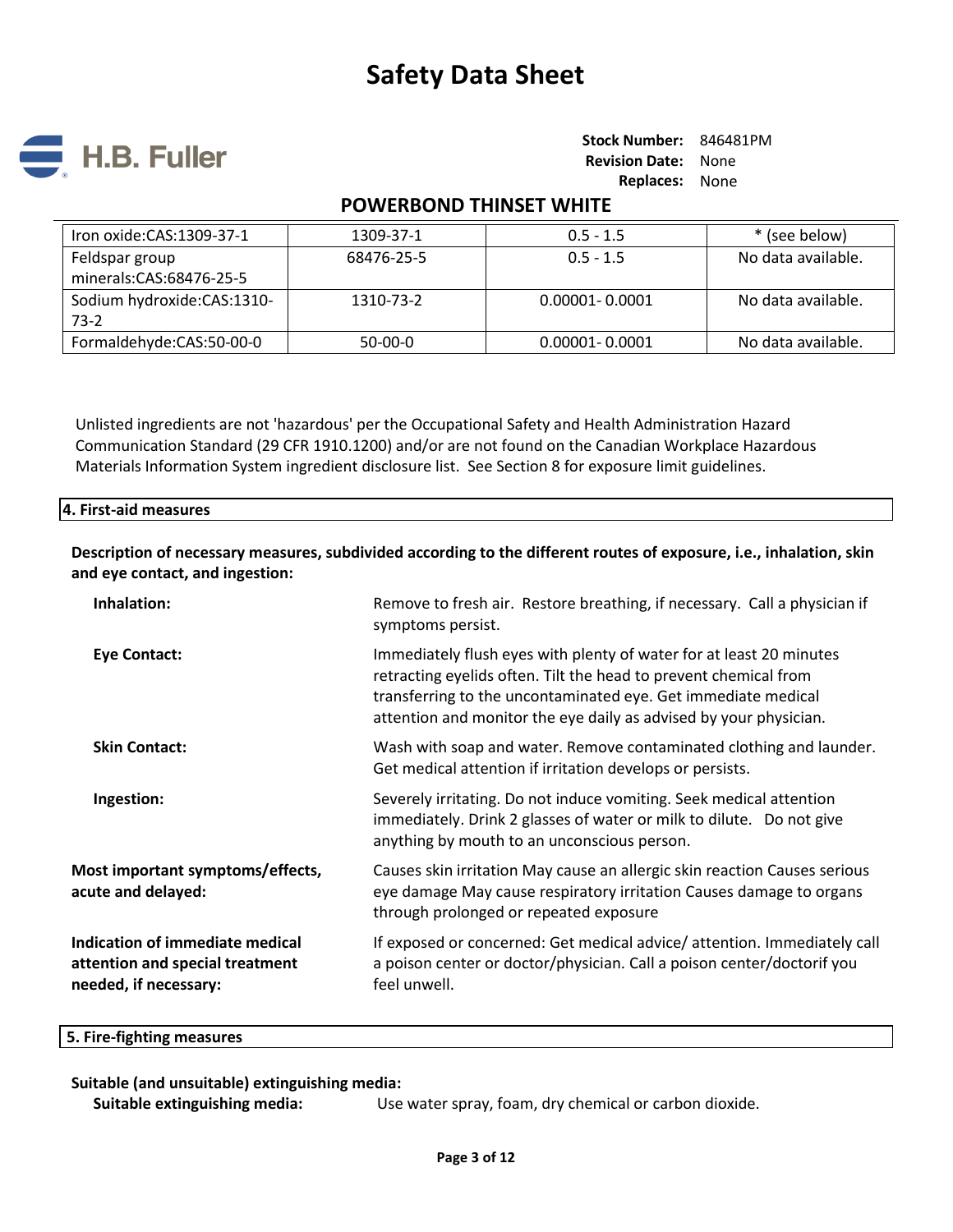

**Stock Number:** 846481PM **Revision Date:** None **Replaces:** None

# **POWERBOND THINSET WHITE**

| Unsuitable extinguishing media:                                                           | None known                                                                                                                                                                                                                                                                                                                                                     |  |
|-------------------------------------------------------------------------------------------|----------------------------------------------------------------------------------------------------------------------------------------------------------------------------------------------------------------------------------------------------------------------------------------------------------------------------------------------------------------|--|
| Specific hazards arising from the<br>chemical:                                            |                                                                                                                                                                                                                                                                                                                                                                |  |
| <b>Hazardous combustion products:</b>                                                     | Carbon dioxide, Carbon monoxide, Aluminum oxide                                                                                                                                                                                                                                                                                                                |  |
| Special protective equipment and<br>precautions for fire-fighters:                        | Persons exposed to products of combustion should wear self-contained<br>breathing apparatus and full protective equipment.                                                                                                                                                                                                                                     |  |
| 6. Accidental release measures                                                            |                                                                                                                                                                                                                                                                                                                                                                |  |
| <b>Personal precautions, protective</b><br>equipment and emergency procedures:            | Exposure to the spilled material may be irritating or harmful. Follow<br>personal protective equipment recommendations found in Section 8 of<br>this MSDS. Additional precautions may be necessary based on special<br>circumstances created by the spill including; the material spilled, the<br>quantity of the spill, the area in which the spill occurred. |  |
| <b>Methods and materials for containment</b><br>and cleaning up:                          | Avoid creating dusts. Eliminate ignition sources. If a vacuum is used,<br>ensure that the material is wetted or otherwise treated so an explosive<br>dust atmosphere is not created within the vacuum.                                                                                                                                                         |  |
| 7. Handling and storage                                                                   |                                                                                                                                                                                                                                                                                                                                                                |  |
| <b>Precautions for safe handling:</b>                                                     | Avoid contacting and avoid breathing the material. Use only in a well<br>ventilated area. Avoid breathing vapors/fumes of heated product.<br>Prevent contact with molten product.                                                                                                                                                                              |  |
|                                                                                           | Avoid breathing material.                                                                                                                                                                                                                                                                                                                                      |  |
|                                                                                           | This product contains an ingredient that may release formaldehyde at<br>heated cure temperatures.                                                                                                                                                                                                                                                              |  |
| Conditions for safe storage, including any incompatibilities:<br>Safe storage conditions: | Store in a cool, dry place.                                                                                                                                                                                                                                                                                                                                    |  |
| <b>Special Sensitivity:</b>                                                               | Not applicable                                                                                                                                                                                                                                                                                                                                                 |  |
| <b>Materials to Avoid/Chemical</b><br>Incompatibility:                                    | Not established                                                                                                                                                                                                                                                                                                                                                |  |

Consult the Technical Data Sheet for specific storage instructions.

|  |  |  |  | 8. Exposure controls/personal protection |
|--|--|--|--|------------------------------------------|
|--|--|--|--|------------------------------------------|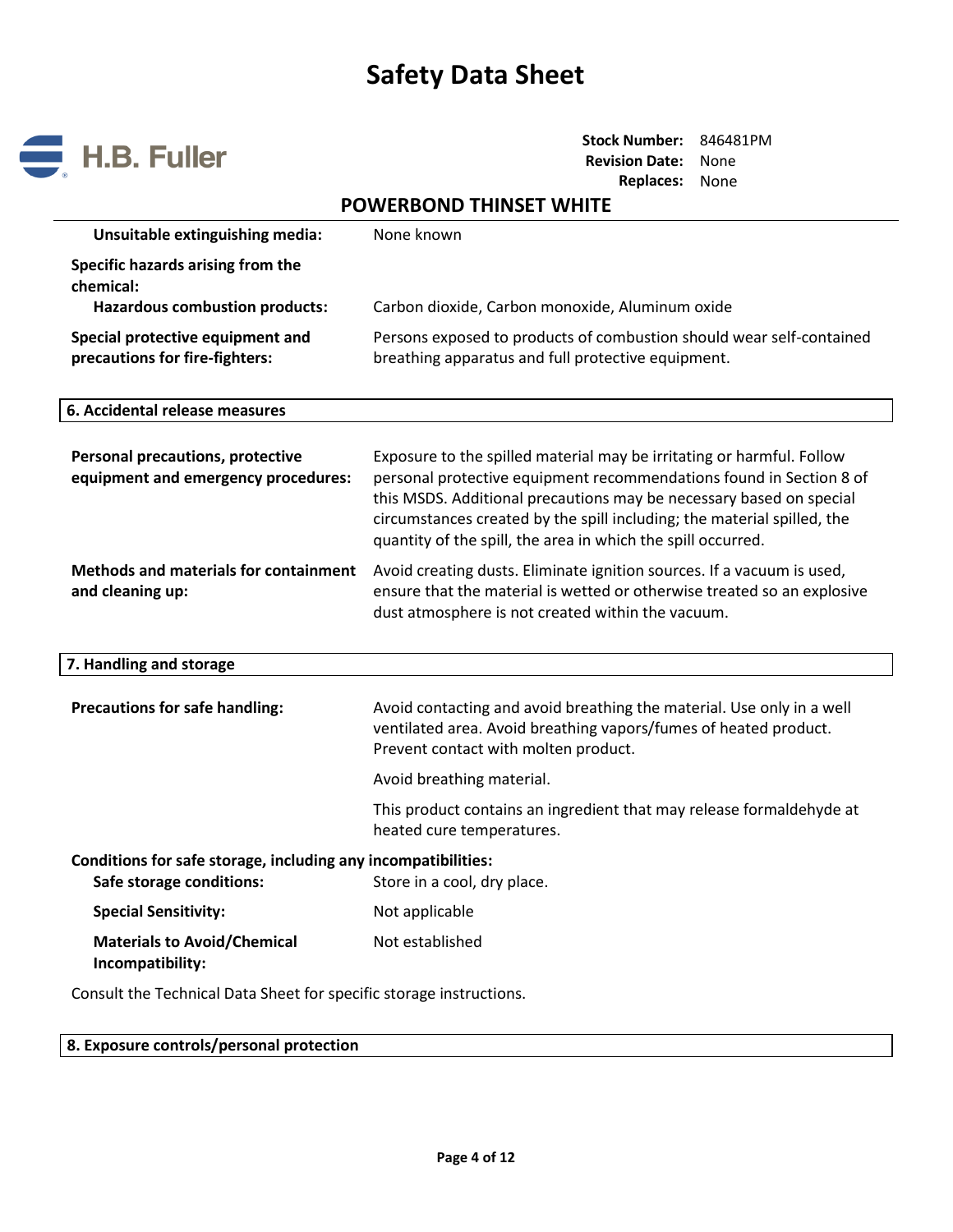

**Stock Number:** 846481PM **Revision Date:** None **Replaces:** None

# **POWERBOND THINSET WHITE**

#### **US EPA Occupational Exposure Limit**

| <b>Chemical Name</b> | <b>Note</b> | <b>ACGIH EXPOSURE LIMITS</b> | <b>OSHA PEL</b> |
|----------------------|-------------|------------------------------|-----------------|
| No data available.   |             |                              |                 |

| <b>Appropriate engineering controls:</b>                               | Use local exhaust ventilation or other engineering controls to minimize<br>exposures.                                                                                                                                                                                                                 |
|------------------------------------------------------------------------|-------------------------------------------------------------------------------------------------------------------------------------------------------------------------------------------------------------------------------------------------------------------------------------------------------|
| Individual protection measures, such as personal protective equipment: |                                                                                                                                                                                                                                                                                                       |
| <b>Respiratory Protection:</b>                                         | Respiratory protection may be required to avoid overexposure when<br>handling this product. Use a respirator if general room ventilation is not<br>available or sufficient to eliminate symptoms.                                                                                                     |
| <b>Respirator Type(s):</b>                                             | NIOSH approved air purifying respirator with dust/mist filter.                                                                                                                                                                                                                                        |
| Eye protection:                                                        | Wear safety glasses with side shields when handling this product. Wear<br>additional eye protection such as chemical splash goggles and/or face<br>shield when the possibility exists for eye contact with splashing or<br>spraying liquid, or airborne material. Have an eye wash station available. |
| <b>Skin protection:</b>                                                | Avoid skin contact by wearing chemically resistant gloves and long<br>sleeved shirt. An apron may be appropriate if splashing can occur.                                                                                                                                                              |
| Gloves:                                                                | Nitrile                                                                                                                                                                                                                                                                                               |
| Other protective equipment:                                            | Wear appropriate protective footwear when moving containers.                                                                                                                                                                                                                                          |
| <b>General hygiene conditions:</b>                                     | Do not eat, drink or smoke when using this product.                                                                                                                                                                                                                                                   |
|                                                                        | Contaminated work clothing should not be allowed out of the workplace.                                                                                                                                                                                                                                |
|                                                                        | Wear protective gloves/protective clothing/eye protection/face<br>protection.                                                                                                                                                                                                                         |

### **9. Physical and chemical properties**

| Appearance (physical state, color etc.): |                 |  |
|------------------------------------------|-----------------|--|
| <b>Physical state:</b>                   | Solid           |  |
| Color:                                   | White           |  |
| Odor:                                    | <b>Odorless</b> |  |
| <b>Odor Threshold:</b>                   | Not applicable  |  |
| pH:                                      | Not established |  |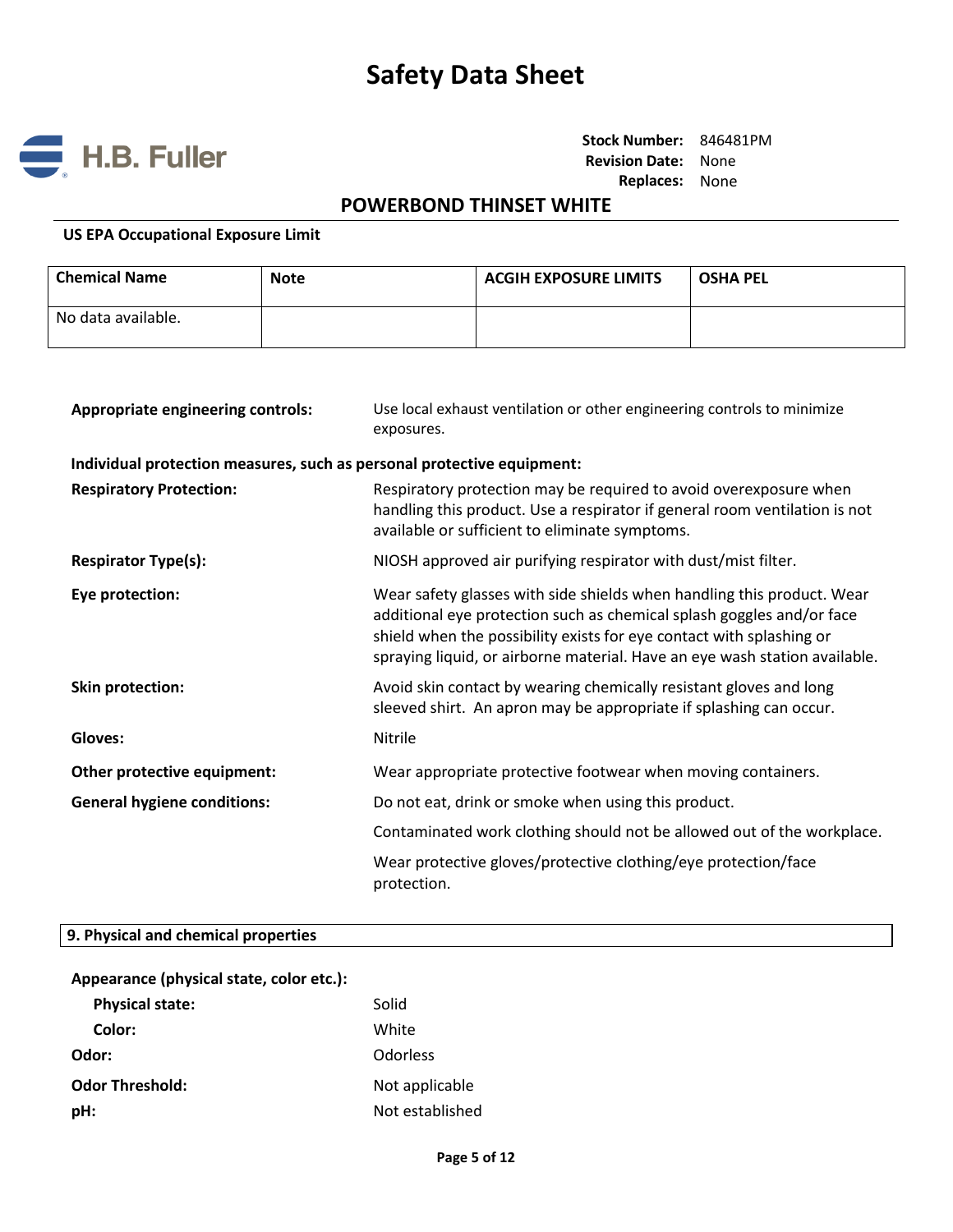

# **POWERBOND THINSET WHITE**

| Melting point/freezing point (°C):                   |                              |
|------------------------------------------------------|------------------------------|
| Melting Point (°C):                                  | Not established              |
| Freezing point (°C):                                 | No data available.           |
| Initial boiling point and boiling range<br>(°C):     | Not established              |
| Flash Point (°C):                                    | Non flammable                |
| <b>Flash Point Method:</b>                           | Not established              |
| <b>Evaporation Rate:</b>                             | Not established              |
| Flammability (solid, gas):                           | Not a flammable solid or gas |
| <b>Upper/lower flammability or explosive limits:</b> |                              |
| <b>Upper flammability or explosive</b><br>limits:    | Not established              |
| Lower flammability or explosive<br>limits:           | Not established              |
| Vapor pressure:                                      | Not established              |
| Vapor density:                                       | Not established              |
| <b>Relative density:</b>                             | 1.34                         |
| Solubility(ies):                                     | Not determined               |
| Partition coefficient: n-octanol/water:              | Not established              |
| Auto-ignition temperature (°C):                      | No data available.           |
| Decomposition temperature (°C):                      | No data available.           |
| <b>Viscosity:</b>                                    | Not established              |
| <b>WEIGHT PER GALLON (lbs):</b>                      | 11.2                         |
| SOLIDS (% by weight):                                | 100                          |
| <b>Volatiles by weight:</b>                          | 0                            |
| <b>Molecular formula:</b>                            | Not established              |

### **10. Stability and reactivity**

| <b>Reactivity:</b>                                                    | No data available.              |
|-----------------------------------------------------------------------|---------------------------------|
| <b>Chemical stability:</b>                                            | Stable under normal conditions. |
| <b>Possibility of hazardous reactions:</b>                            | Will not occur.                 |
| Conditions to avoid (e.g., static<br>discharge, shock, or vibration): | None known.                     |
| Incompatible materials:                                               | Not established                 |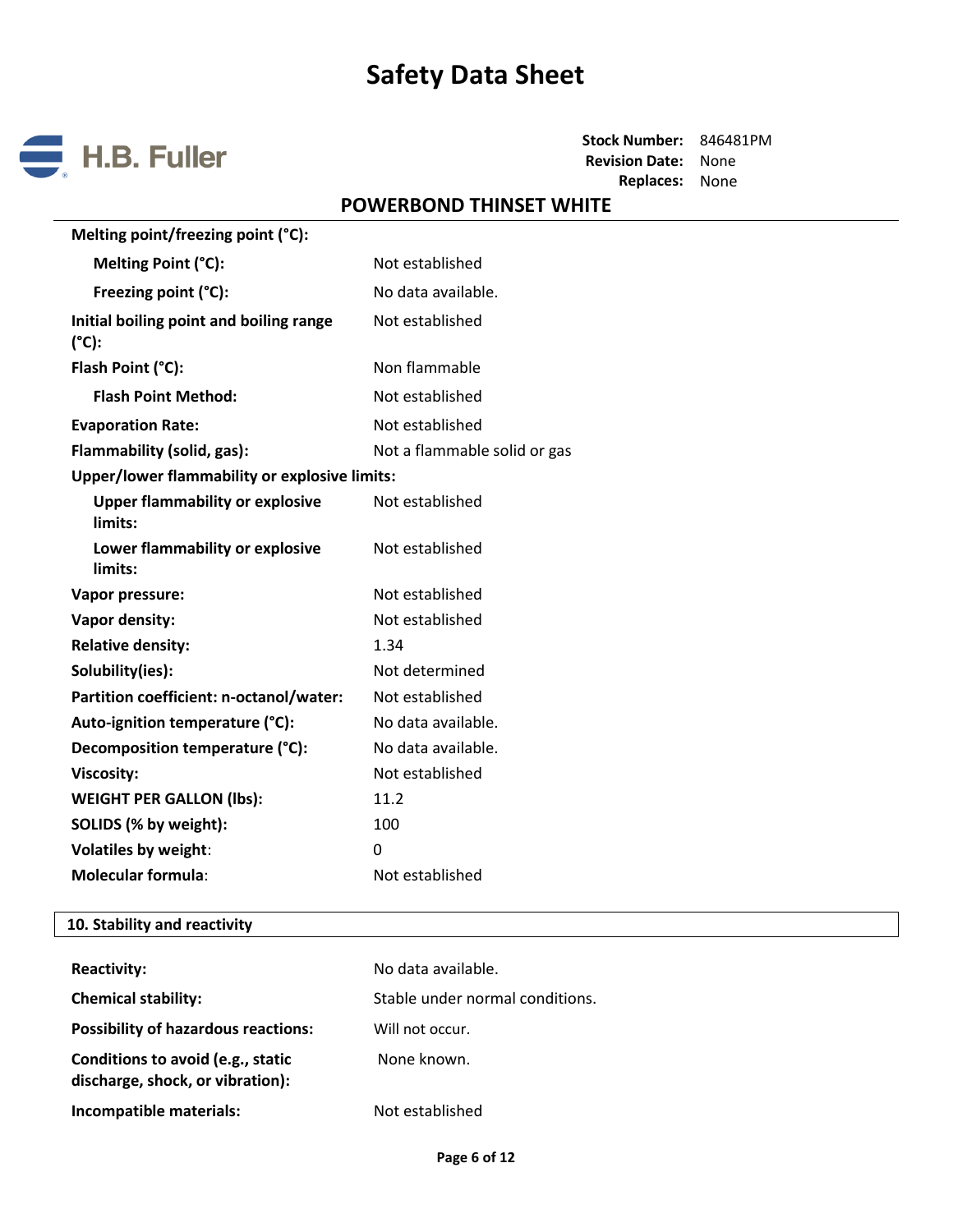

**Stock Number:** 846481PM **Revision Date:** None **Replaces:** None

## **POWERBOND THINSET WHITE**

**Hazardous decomposition products:** Carbon monoxide, carbon dioxide, Aluminum oxide

# **11. Toxicological information Description of the various toxicological (health) effects and the available data used to identify those effects: Information on the likely routes of exposure (inhalation, ingestion, skin and eye contact):** No data available. **Target Organs Potentially Affected by Exposure:** Lungs **Medical Conditions Aggravated by Exposure:** Lung disease **Symptoms related to the physical, chemical and toxicological characteristics:** No data available. **Delayed and immediate effects and also chronic effects from short- and long-term exposure: Ingestion Irritation:** Severely irritating to mouth, throat, and stomach. Ingestion is not an anticipated route of exposure. Harmful if swallowed. **Ingestion Toxicity:** None known **Skin Contact:** Can cause moderate skin irritation, defatting, and dermatitis. Not likely to cause permanent damage. **Inhalation Irritation:** Can cause moderate respiratory irritation. Dust may be slightly irritating to the respiratory tract. Inhalation of dusts produced during cutting, grinding or sanding of this product may cause irritation of the respiratory tract. Other possible symptoms include coughing or wheezing. Nasal perforation is possible from a single large or repeated smaller inhalation overexposures. **Inhalation Toxicity:** Overexposure to crystalline silica may cause silicosis. Overexposure to iron oxide dust/fume may cause siderosis. **Eye Contact:** Can cause severe irritation. Eye contact may result in corneal injury. Symptoms may include discomfort or pain, excessive blinking and tear production, with marked redness and swelling of the conjunctiva. Temporary vision impairment (cloudy or blurred vision) is possible. Can cause moderate irritation, tearing and reddening.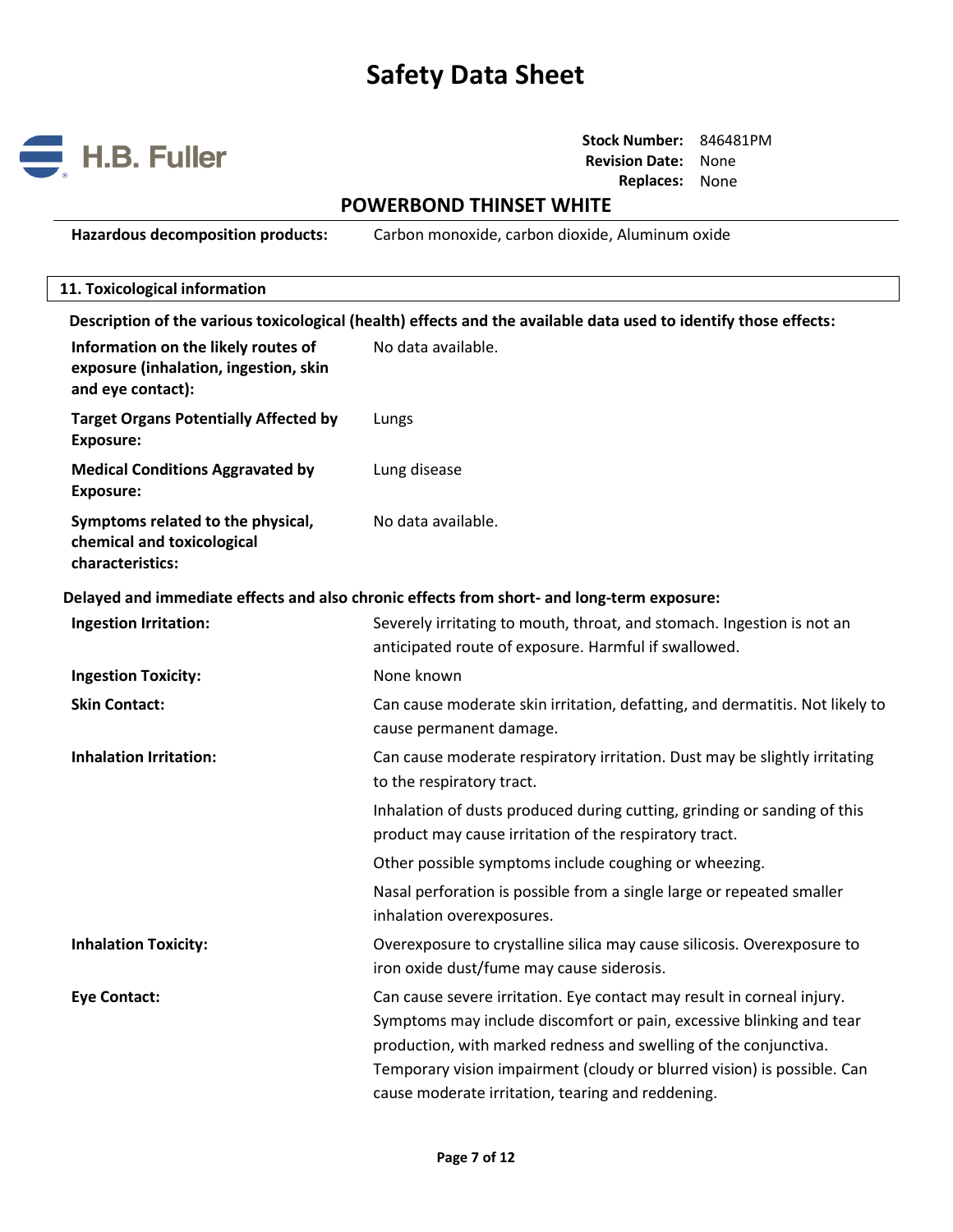

**Stock Number:** 846481PM **Revision Date:** None **Replaces:** None

# **POWERBOND THINSET WHITE Chronic effects:** None known. **Skin Contact:** Upon prolonged or repeated contact, can cause moderate skin irritation, defatting, and dermatitis. Not likely to cause permanent damage. **Sensitization:** May cause an allergic skin reaction. **Mutagenicity:** No data available. **Reproductive and Developmental Toxicity:**  No data available. **Carcinogenicity:** Contains a material that may cause cancer. (This product contains a material that may cause cancer. (This product contains crystalline silica, which is an IARC Category 1 carcinogen. As provided, and during normal use of this product, the crystalline silica is encapsulated within the product. As such, it is considered to be inextricably bound, and not readily available for exposure.) **STOT-single exposure:** No data available. **STOT-repeated exposure:** Causes damage to organs through prolonged or repeated exposure. **Aspiration hazard:** Not an aspiration hazard. **Other information:** No data available. Hazards specific to product use: None known

#### **Numerical measures of toxicity (such as acute toxicity estimates):**

| <b>Chemical Name</b> | LD50 Oral | <b>LD50 Dermal</b> | <b>LC50 Inhalation</b> |
|----------------------|-----------|--------------------|------------------------|
| No data available.   |           |                    |                        |

**Is the hazardous chemical is listed in the National Toxicology Program (NTP) Report on Carcinogens (latest edition) or has been found to be a potential carcinogen in the International Agency for Research on Cancer (IARC) Monographs (latest edition), or by:**

| <b>Chemical Name</b>       | <b>OSHA Carcinogen</b> | <b>IARC Carcinogen</b> | <b>NTP Carcinogen</b> |
|----------------------------|------------------------|------------------------|-----------------------|
| There are no components    |                        |                        |                       |
| that are known or reported |                        |                        |                       |
| to cause cancer            |                        |                        |                       |

#### **12. Ecological information**

| <b>Ecotoxicity (aquatic and terrestrial,</b> |  |
|----------------------------------------------|--|
| where available):                            |  |

No ecological information available for this product.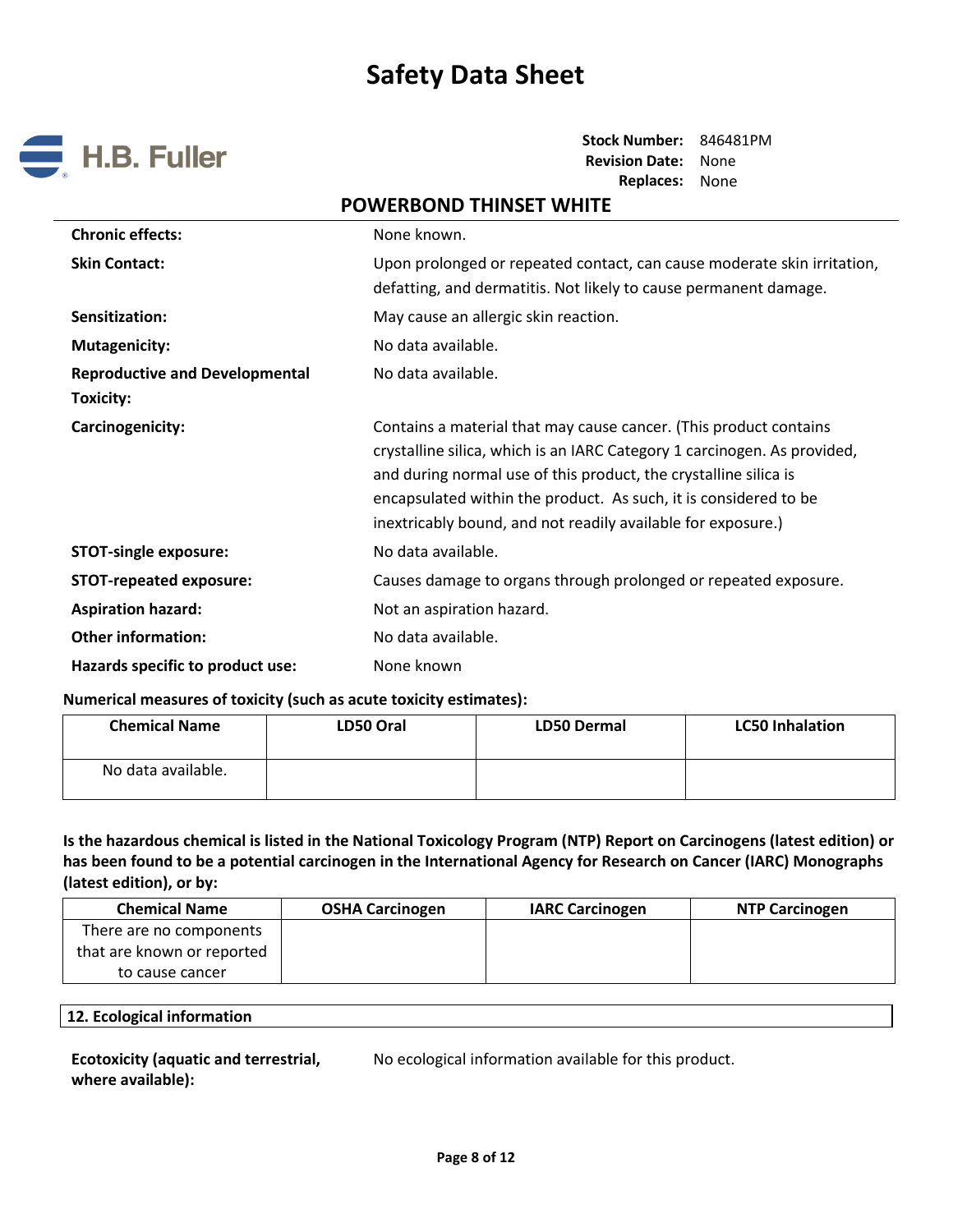

### **POWERBOND THINSET WHITE**

#### **Ecological Toxicity Data:**

**This product has not been tested for ecological effects. Relevant information for components is listed below:**

| <b>Chemical Name</b>     | CAS#      | <b>Aquatic EC50</b><br>Crustacea | <b>Aquatic ERC50</b><br>Algae | <b>Aquatic LC50 Fish</b>             |
|--------------------------|-----------|----------------------------------|-------------------------------|--------------------------------------|
| Iron oxide:CAS:1309-37-1 | 1309-37-1 | Not established                  | Not established               | LC50 96 h Danio<br>rerio 100000 mg/L |

| Persistence and degradability:                                   | No data available. |
|------------------------------------------------------------------|--------------------|
| <b>Bioaccumulative potential:</b>                                | No data available. |
| <b>Mobility in soil:</b>                                         | No data available. |
| Other adverse effects (such as<br>hazardous to the ozone layer): | None known         |

#### **13. Disposal considerations**

| Description of waste residues and      | To the best of our knowledge, this product does not meet the definition   |
|----------------------------------------|---------------------------------------------------------------------------|
| information on their safe handling and | of hazardous waste under the U.S. EPA Hazardous Waste Regulations 40      |
| methods of disposal, including the     | CFR 261. Dispose of in an approved landfill. Consult your state, local or |
| disposal of any contaminated           | provincial authorities and your local waste vendor for more restrictive   |
| packaging:                             | requirements.                                                             |

#### **14. Transport information**

Consult Bill of Lading for transportation information.

| Carriage of dangerous goods by road (DOT), rail or inland waterways: |                    |  |
|----------------------------------------------------------------------|--------------------|--|
| UN number:                                                           | No data available. |  |
| <b>UN Proper shipping name:</b>                                      | Not applicable     |  |
| Transport hazard class(es):                                          | Not applicable     |  |
| Packing group, if applicable:                                        | Not applicable     |  |
| <b>DOT Basic description:</b>                                        | No data available. |  |
|                                                                      |                    |  |
| International carriage of dangerous goods by sea (IMDG/IMO):         |                    |  |
| UN number:                                                           | No data available. |  |
| <b>UN Proper shipping name:</b>                                      | Not applicable     |  |
| Transport hazard class(es):                                          | Not applicable     |  |
| Packing group, if applicable:                                        | Not applicable     |  |

**International carriage of dangerous goods by air (IATA):**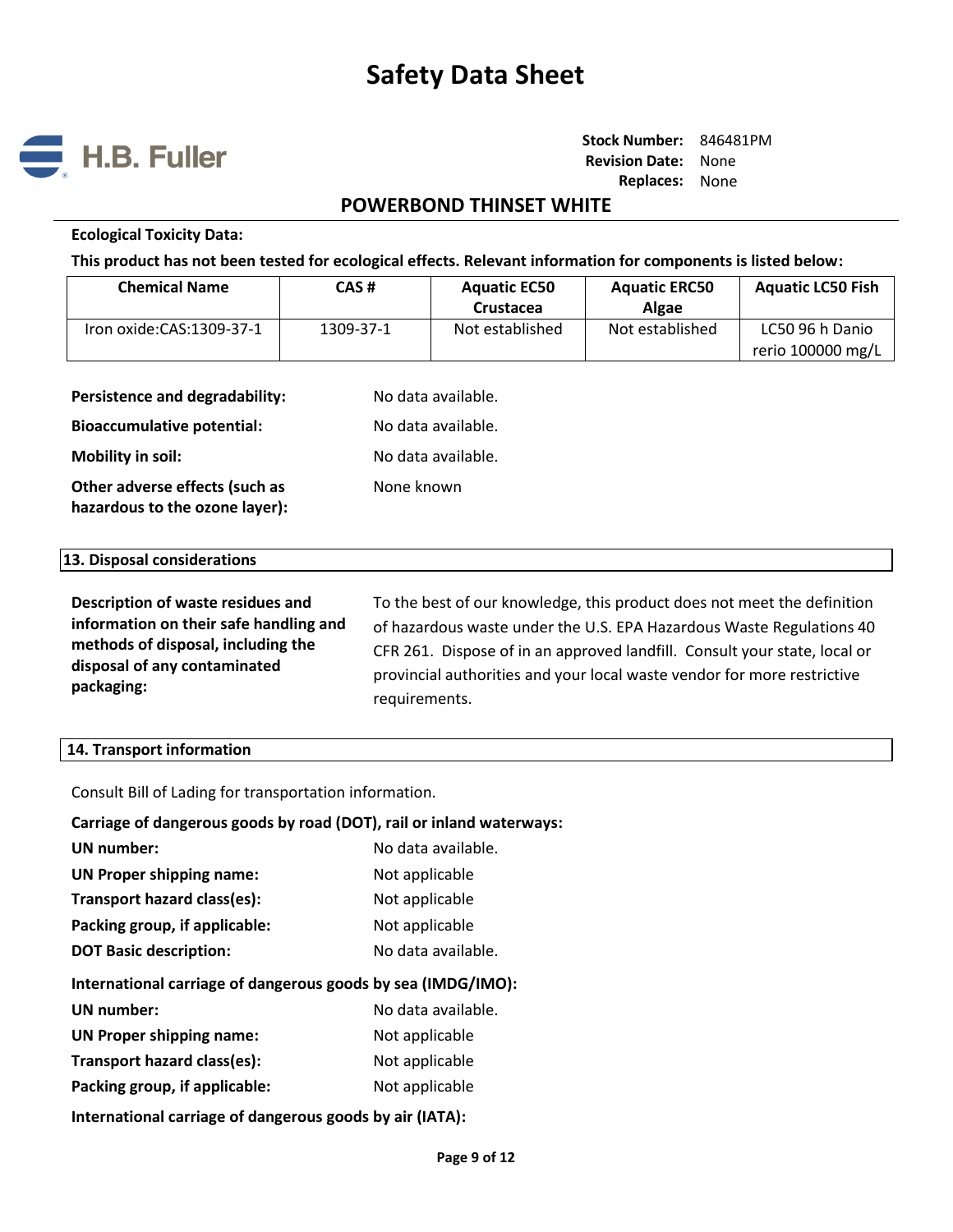

**Stock Number:** 846481PM **Revision Date:** None **Replaces:** None

### **POWERBOND THINSET WHITE**

| UN number:                                                                                                                                                                    | No data available.                                            |
|-------------------------------------------------------------------------------------------------------------------------------------------------------------------------------|---------------------------------------------------------------|
| <b>UN Proper shipping name:</b>                                                                                                                                               | <b>NOT REGULATED</b>                                          |
| Transport hazard class(es):                                                                                                                                                   | Not applicable                                                |
| Packing group, if applicable:                                                                                                                                                 | Not applicable                                                |
| Environmental hazards (e.g., Marine<br>pollutant (Yes/No)):                                                                                                                   | No.                                                           |
| <b>Transport in bulk (according to Annex</b><br>II of MARPOL 73/78 and the IBC Code):                                                                                         | No data available.                                            |
| Special precautions which a user needs<br>to be aware of or needs to comply<br>with in connection with transport or<br>conveyance either within or outside<br>their premises: | Consult IMO regulations before transporting in bulk by ocean. |

#### **15. Regulatory information**

#### **INVENTORY STATUS**

| <b>U.S. TSCA Inventory:</b> | This product is in compliance with the Toxic Substances Control<br>Act's Inventory requirements.                                               |
|-----------------------------|------------------------------------------------------------------------------------------------------------------------------------------------|
| <b>CANADA DSL:</b>          | The components of this product are included on the DSL or are<br>exempt from DSL requirements.                                                 |
| EU REACH:                   | As a result of the introduction of REACH into Europe, this<br>product cannot be imported into Europe unless the REACH<br>requirements are met. |
| <b>AUSTRALIA AICS:</b>      | This product contains a component that is not on the<br>Australian Inventory (AICS).                                                           |

If you need more information about the inventory status of this product call 651-236-5858.

**This product may contain chemical substances that are regulated for export by various government agencies (such as the Environmental Protection Agency, the Bureau of Industry and Security, or the Drug Enforcement Administration, among others). Before exporting this product from the USA or Canada, we recommend you contact us at reg.request@hbfuller.com to request an export review.**

#### **FEDERAL REPORTING**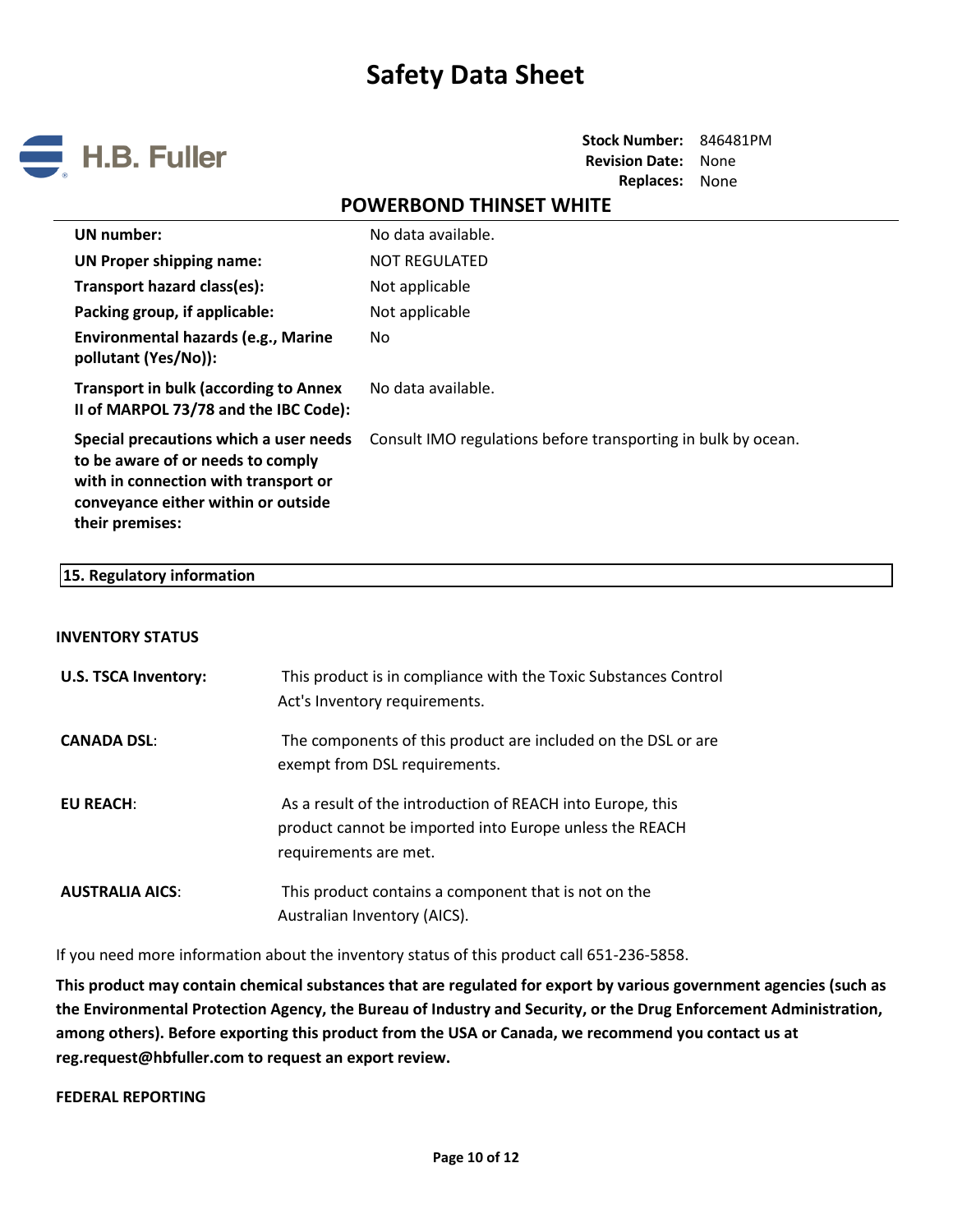

**Stock Number:** 846481PM **Revision Date:** None **Replaces:** None

### **POWERBOND THINSET WHITE**

**EPA SARA Title III Section 313:**

**Unless listed below, this product does not contain toxic chemical(s) subject to the reporting requirements of section 313 of Title III of the Superfund Amendments and Reauthorization Act of 1986 (SARA) and 40 CFR part 372. EPA has advised that when a percentage range is listed the midpoint may be used to fulfill reporting obligations.**

| <b>Chemical Name</b> | CAS#      | concentration % |
|----------------------|-----------|-----------------|
|                      | 1344-28-1 | $5 - 10$        |

#### **STATE REPORTING**

Proposition 65, The Safe Drinking Water and Toxic Enforcement Act of 1986:

Unless listed below, this product does not contain known levels of any chemical known to the State of California to cause cancer or reproductive harm.

| <b>Chemical Name</b> |              | CAS#           | concentration % |  |
|----------------------|--------------|----------------|-----------------|--|
| Chromium VI          | (Carcinogen) | Not applicable | $0.01 - 0.1$    |  |
| Nickel               | (Carcinogen) | Not applicable | $0.01 - 0.1$    |  |
| Lead compounds       | (Carcinogen) | Not applicable | $0.01 - 0.1$    |  |

#### **Substances of Very High Concern (SVHC) Content:**

Unless listed below, this product does not contain SVHC's at 0.1% or greater, as of the version date of this SDS.

**16. Other information, including date of preparation or last revision.**

#### **SDS Prepared by:**

#### **Revision Date:** None

This Safety Data Sheet is prepared to comply with the United States Occupational Safety and Health Administration